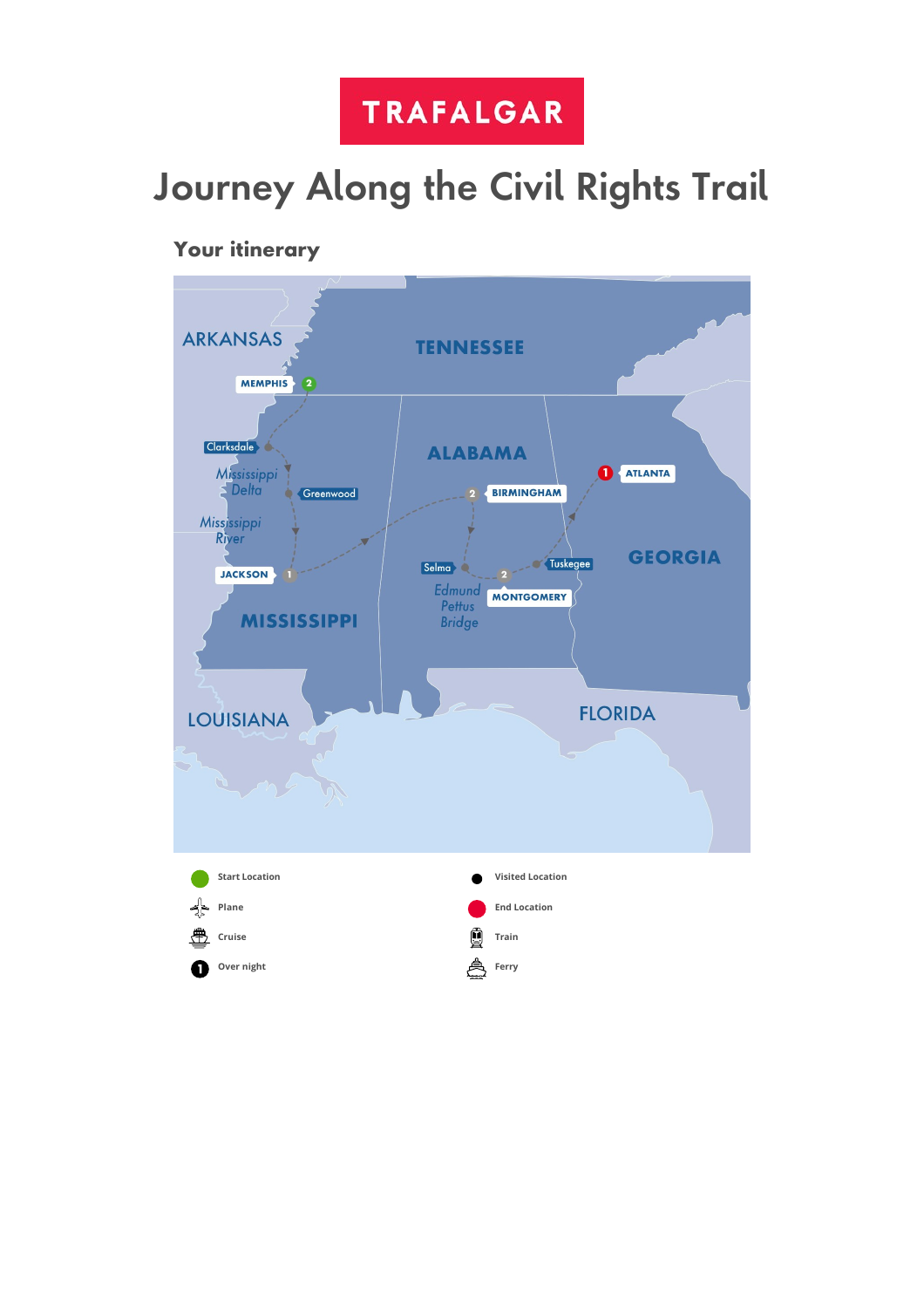# Arrive Memphis

Day 1

If you've always wanted to explore America and the southern states, Memphis is a great place to start your trip! You can't help falling in love with the city, known for its musical history of rock 'n' roll, soul and the blues. Legendary performers like Albert King, Louis Armstrong, Muddy Waters, B.B. King who influenced all graced these streets, and you'll be instantly swept up in its vibe. Arriving early? Don't miss the chance to explore, just be back in time for our Welcome Reception. It's here you'll meet your on-road Team, fellow travelers and future friends, all eager for the adventure that awaits and the characters you'll meet on this rich history tour.

**Hotel -** The Central Station Memphis Curio Collection by Hilton

**III** Included Meals - Welcome Reception

## Day 2 Memphis Sightseeing

Today is all about exploring the city's treasures through a local's lens on our African American History and Culture Tour. With our Local Specialist, you'll Dive into Culture, exploring the struggles and triumphs, music and movements, legends and heroes and their tireless fight for human rights both past and present. We'll get our bearings heading past the Memphis Pyramid, the historic Peabody Hotel and Beale Street before arriving at the Lorraine Motel, the place where Dr. Martin Luther King, Jr. was tragically assassinated on April 4, 1968. Today it's home to the National Civil Rights Museum. Take your time exploring this interactive space and its eye-opening exhibits that showcase five centuries of history, leaving you with a better understanding of the mark it's left on the world today. The Slave Haven Underground Railroad Museum housed in an antebellum home is up next. A shocking and moving experience, you'll gain incredible insight into the slave trade, learn about the network of secret routes and safe houses and those who fought to free those enslaved. You can even descend into the very tunnels where people risked their lives to chase freedom. Your Memphis sightseeing continues at The Historic Mason Temple where, the day before his assassination, Dr. Martin Luther King Jr. delivered his famous last speech, "I've Been to the Mountaintop". Following this you'll view the work of mid-century photographer Dr. Ernest C. Withers who captured everything from music legends and sports stars to political events. see firsthand how this creative talent captured a significant time in America, documenting African American history in the segregated South, including powerful images of Dr. Martin Luther King Jr., Jackie Robinson and Aretha Franklin, to name a few. Today ends with an exclusive, private experience at the Stax Museum of American Soul Music, providing afterhours access to learn about the rich cultural legacy of soul and its roots in gospel. Interactive, sensory and fun, you'll hear the stories and, of course, music as you make your way around the museum. You'll feel good knowing your visit helps to MAKE TRAVEL MATTER® by supporting the Soulsville Foundation, educating and inspiring future artists to reach their dreams.

**III** Included Meals - Breakfast

Day 3

## Memphis to Jackson via the Mississippi Delta

With the sound of soul still firmly in your memory, depart Memphis this morning and travel through the Mississippi Delta, hitting stops along the Mississippi Blues Trail and the Mississippi Freedom Trail. Heading down Highway 61 for the next leg of our Civil Rights Tour, we'll Dive Into Culture in Clarksdale starting at the Delta Blues Museum, leaving you inspired by the musicians that kicked off the blues genre and the passionate locals keeping it alive today. Further south, we'll make a stop in Greenwood, a hub for Civil Rights activity in the 1950s and 1960s. You'll visit Bryant's Grocery & Meat Market in Money to learn about the tragic events that unfolded and lead up to the unjust murder of 14-year-old Emmett Till in 1955, an event widely credited as the catalyst for the Movement. Arriving in Jackson, the

## Birmingham Sightseeing

With a full day of sightseeing in Birmingham ahead, your Local Specialist will help paint a vivid picture of the city Dr. Martin Luther King, Jr. once described as "probably the most thoroughly segregated city in the United States". Starting at the top of Red Mountain you'll Dive into Culture, as our expert Local Specialist guide shares their passion for the city's key sights. Start by taking in the views from above at Vulcan's torch, the 56-foot (17m) tall cast-iron statue of the Roman god, built to reflect the city's roots in the iron and steel industry. There's time to explore Vulcan Park and Museum before heading back into the city to see the Birmingham Civil Rights National Monument and Sixteenth Street Baptist Church, the site of a bombing that tragically killed four young girls preparing for Sunday school in 1963. After lunch, head on a driving tour and see Birmingham jail, where Dr. Martin Luther King Ir, was held and wrote his renowned "Letter from Birmingham Jail", followed by Dynamite Hill, Linn Park, Freedom Riders attack site, and the Black Business District. The rest of the day is free for you to explore on your own. Hungry for some Southern eats? Your Travel Director can recommend their favorite spots for Southern cooking, depending on what you're craving.

#### **III** Included Meals - Breakfast

Day 6

# Birmingham to Selma to Montgomery

We may only be six days into our Civil Rights journey through the American South, but there's still so much more to see. As we take to the road this morning, you'll no doubt reflect on the significance of our next destination, Selma. The Selma to Montgomery March marked a defining point in the Voting Rights Movement and you'll start today's journey with an incredible insight into the Civil Rights Movement with a local activist and speaker. This experience is a once-in-alifetime interaction, hearing the realities and struggles of growing up as an African American in the segregated South. Our next stop is the Tabernacle Baptist Church, where the first mass meeting of the Voting Rights Movement was held in 1963 and our guide, a passionate storyteller, will lead the way explaining the role of the church, its members and how they invited Dr. Martin Luther King, Jr. to Selma in 1964. Nothing can quite prepare you for the feeling of walking in the footsteps of the tireless heroes of the Civil Rights Movement as you cross Edmund Pettus Bridge. A monumental sight recognized as a National Historic Landmark, it's here that thousands of peaceful protestors marched for voting rights before the tragic "Bloody Sunday" beatings of March 7, 1972. These televised attacks changed the course of history. End the day paying respects at the Lowndes Interpretive Center, dedicated to those who peacefully marched the Selma-Montgomery route, before arriving at our home for the next two nights, Montgomery.

**Hotel -** Renaissance Montgomery

**III** Included Meals - Breakfast, Lunch

## Day 7 Montgomery Sightseeing

Waking up in Alabama's capital city, you'll appreciate taking the time to get to know its history while experiencing its modern-day buzz. Best known as the center of the movement, we'll visit some of the city's most influential museums. We start the day's adventures at the Legacy Museum learning about the horrific story of tens of thousands of African Americans trafficked during the 19th century. Next up is Court Square before reaching the Rosa Parks Museum, a memorial to Montgomery NAACP chapter leader, heroic trailblazer and symbol of the movement, who refused to vacate her seat on the bus in 1955. Before the day draws to a close, we make our final stop at the National Memorial for Peace and Justice. Using sculpture, art and design the memorial tells stories of the past in such an important city. Later you could choose to stretch your legs with a stroll along the banks of the Alabama River and reflect on another incredible day.

**III** Included Meals - Breakfast